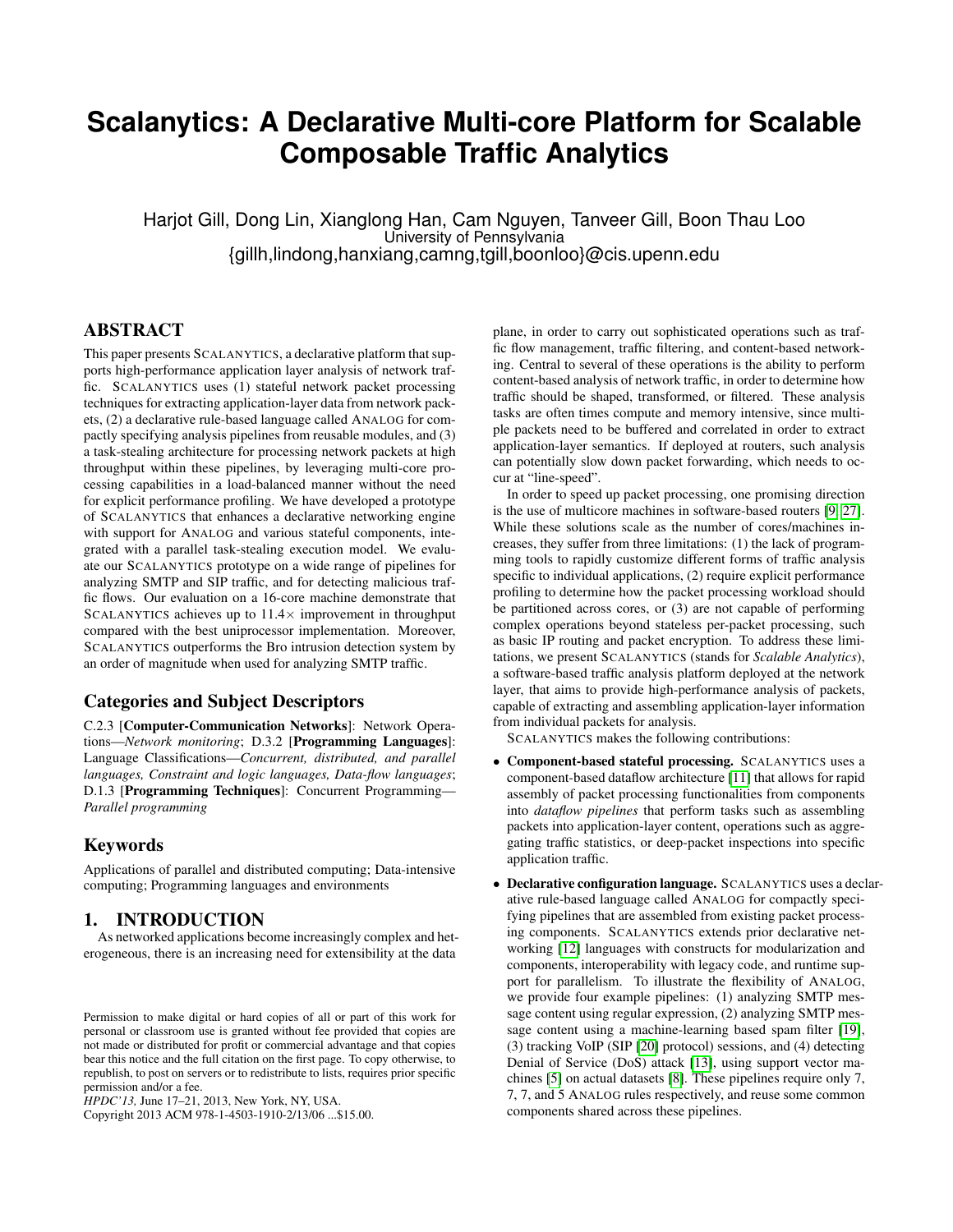- High-performance fine-grained parallelization. In order to execute these pipelines efficiently, SCALANYTICS provides finegrained parallelism at the level of individual components within the pipelines. This is achieved through the use of a threading library based on the task-stealing model [\[18\]](#page-10-8), that achieves both automatic load-balancing and high throughput processing. In addition to stateless per-packet processing (e.g. packet routing, IPSec etc.), SCALANYTICS can analyze the semantics of stateful protocols (e.g. SIP) with high degrees of parallelism. To ensure correct packet ordering in the presence of parallel processing, SCALANYTICS allows packets to be ordered based on its specified *context* attribute, defined in terms of application specific semantics (for instance, SIP session is uniquely identified by its call ID).
- Implementation and evaluation. We have developed a prototype of SCALANYTICS, by enhancing an open-source declarative networking engine [\[17\]](#page-10-9) with the task-stealing model of parallelism and support for various stateful processing components. Using pipelines compactly expressed in ANALOG, we demonstrate the use of SCALANYTICS for performing high-throughput analysis of SMTP, SIP, and detection of malicious flows. In data intensive workloads such as SMTP and SIP, we achieve up to  $11.4\times$  speedup on a 16-core machine and a throughput of 1.89 Gbps for analyzing SMTP emails. SCALANYTICS incurs low per-packet latency ranging from 0.1 ms to 2.3 ms. Even under a heavy workload that saturates the system with significant queueing delays, SCALANYTICS's per-packet latency ranges from 0.5 ms to 6.0 ms. We further compared with the Bro Intrusion Detection System (IDS) [\[14\]](#page-10-10), and observe an order of magnitude performance improvement for SCALANYTICS in analyzing SMTP traffic.

## <span id="page-1-1"></span>2. DATAFLOW ARCHITECTURE

Figure [1](#page-2-0) shows the architecture of SCALANYTICS. The system is deployed at core routers, capturing IP packets for analysis as they arrive. In a typical deployment, SCALANYTICS is used as a non-intrusive network monitoring tool through a network tap. SCALANYTICS can also be deployed inline for making decisions on packet forwarding/filtering and packet transformation.

A network operator provides a ANALOG program that specifies a linear pipeline of components, where each component corresponds to a specific *stage* in the analysis pipelines. Each component can be implemented from scratch or as wrappers over existing libraries. Multiple ANALOG programs corresponding to different analysis pipelines can be installed at the same time. As input to each pipeline, SCALANYTICS accepts events that could either be external, e.g. packet capture from the network, or internal, e.g. local periodic events. The events are queued and scheduled by the *platform thread*, which generates a continuous stream of tuples from the incoming events and inserts them into the pipelines for execution. In this paper, we refer to events processed within the pipeline as *tuples*.

The SCALANYTICS utilizes a *token-based* scheduling mechanism, whereby each incoming tuple is assigned a token number by the *token-dispenser*, and then scheduled for running within the dataflow pipeline. Each pipeline has its own token dispenser. At any time, only a pre-specified number of tokens are allocated for each pipeline, hence limiting the number of in-flight tuples in the pipeline.

Once tuples are assigned a token number, they are then processed within the dataflow pipeline. The first stage in the pipeline is an input component. All components are executed using a *taskstealing* framework (Section [2.2\)](#page-3-0). As input tuples traverse each component at every processing stage, output tuples are generated and buffered for processing in the next component. Based on the ordering semantics of each component, each buffered tuple ready for processing is designated a ready *task*, and enqueued into task queues. Each task queue is assigned to a *task stealing thread* running on a processing core, which dequeues the task from its assigned task queue for processing. In a multicore system, these threads can run in parallel, hence allowing multiple tuples to be processed in parallel within the pipelines. This enables concurrent processing within each component (for different incoming tuples), or processing stages within a pipeline to run in parallel.

In the event of overload due to high traffic load, incoming packets are dropped by the packet capture thread. However, once a packet is accepted into the event queue, SCALANYTICS ensures that this packet will be processed by the system.

At the final stage of the pipeline, output *action tuples* are generated and are used to perform specific actions, including (1) shipping the tuples into another pipeline (at the same or remote node) for further processing, (2) redirecting tuples to a router controller for making traffic management decisions (e.g. rate limit or block a particular flow), (3) materializing into tables as traffic statistics, or (4) raising alarms for the user.

## <span id="page-1-0"></span>2.1 Dataflow Pipeline

Figure [2](#page-2-1) shows an example dataflow pipeline that illustrates the execution model of SCALANYTICS. Each dataflow pipeline consists of several components connected in a linear chain. Briefly, this pipeline receives packets from the network (Packet Capture), assembles packets into complete IP packets and TCP segments (IP Assembler and TCP Assembler, filters out packets related to emails (by recognizing the SMTP protocol from the packet payloads using the Protocol Detector component), assembles complete emails (SMTP Processor), before finally filtering out emails that match a given regular expression (Regex Matcher).

Each SCALANYTICS pipeline can be specified as a ANALOG program (described in Section [3\)](#page-4-0). SCALANYTICS compiles the program into a pipeline, which is installed into the runtime system. To support different forms of serial and parallel execution, SCALANYTICS has three types of components:

- Serial. Packets are processed in strict FIFO order. This is typically done for operations where total order is essential. For instance, in our example, Packet Capture is a serial component, since the initial stream of packets obtained from the network should be first processed in the order in which they arrive.
- Parallel. Incoming packets to a parallel component can be processed by multiple concurrent threads in a manner where ordering does not matter. For instance, once SMTP messages are assembled, regular expression matches on individual email messages can be parallelized, and the order in which these emails are processed is not essential. IP Assembler and Regex Match are parallel components.
- Parallel context-ordered. These components are processed in a partial order. A *context-key* is specified, in which all packets that have the same key should be processed in an order based on their arrival into the system. However, the ordering of packet processing for packets with different keys is not required. For instance, when assembling email messages from TCP segments, messages have to be assembled in partial order (based on TCP flows). Likewise, TCP Assembler processes incoming packets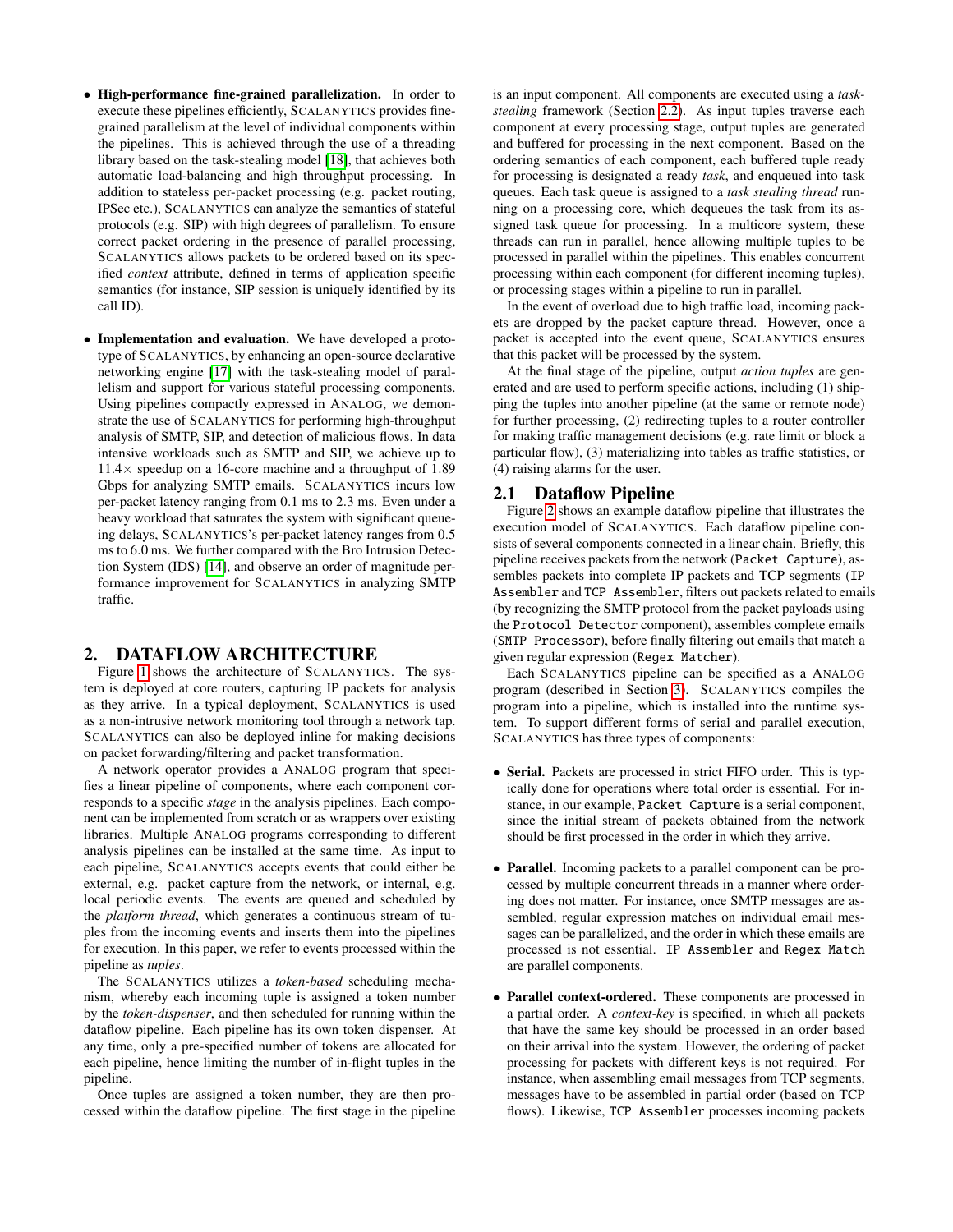

<span id="page-2-1"></span>additionally have their context-keys shown in (...). Assembler' Figure 2: A SCALANYTICS pipeline for SMTP analysis. Parallel components have double lines, and context-ordered component<br>edditionally have their context lieve charm in ( )

Preserved components. Julius. IP's ordered components. Note that flow ID is not the only form Protocol Detector, and SMTP Processor are parallel contextof context-key supported by SCALANYTICS. As we will later belonging to the same flow in the order of their arrival, but the ordering of packets across flows is not enforced. TCP Assembler, show in our examples, other forms of context-keys are easily supported, e.g. the call ID for a VoIP session.

SMTP pipeline details. Given the above component types, we describe the SMTP pipeline in greater detail. This SMTP pipeline assembles SMTP emails from IP packets, and then filters out emails whose content matches a specified regular expression. The pipeline receives a stream of incoming IP packets that are captured via the Packet Capture component. Since the incoming IP packets may be fragmented, they are sent to the IP Assembler component for assembling the packets. This component is *stateful*, since previous packet fragments must be kept in-memory at the component until assembled.

<span id="page-2-0"></span>to assemble TCP segments based on the TCP sequence numbers ne incoming packets. The TCP Assembler compo stateful and *context ordered* based on flow ID. This means that the in the incoming packets. The TCP Assembler component is also After IP assembly, the packets are filtered based on their protocol types (TCP or UDP). Further processing is done to the TCP stream TCP messages with the same flow ID are processed serially and each unique flow is processed in parallel. The flow ID is extracted from a 4-tuple consisting of source and destination IP addresses and port numbers.

Each assembled TCP flow (consisting of TCP segments in the form of tuples) is then sent to the Protocol Detector component, which is stateful and context ordered by flow ID as its context key. The detection component monitors the flow and tries to detect its application layer protocol. For example, the detection component looks for the initial handshake of the SMTP protocol and marks the flow as SMTP if handshake is detected. All the subsequent TCP segments in the SMTP flow would bypass the detector and be marked as SMTP segments.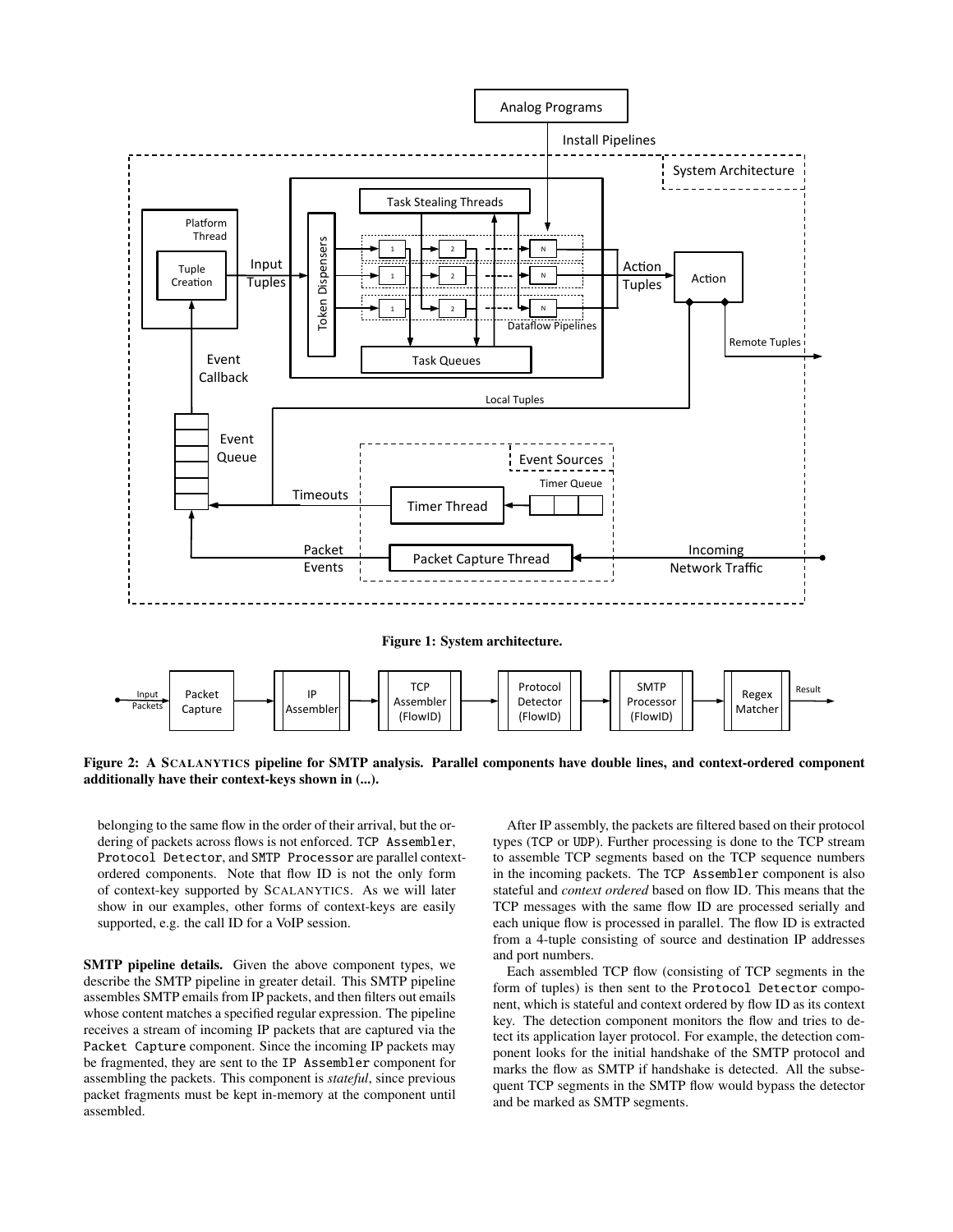The detected SMTP segments are sent to the SMTP Processor component for message assembly, which is stateful with the flow ID as its context key. The SMTP component tracks the state machine of the active SMTP session. When the data portion of the email is detected, it assembles the complete email message, which may arrive in several TCP segments.

The assembled message is then sent to a parallel regular expression matcher component to look for patterns in the emails. Regex matcher is a stateless component. If there is a match, a positive result is generated. All of the above components are decoupled and run in parallel with respect to each other. This allows flexibility to insert compatible components in between any two components. e.g. an IP filter can be inserted between IP assembler and TCP assembler components to process packets which are destined to specific destination address and port number.

Note that in all of the above components, they can be extracted from existing libraries, rather than be implemented from scratch. We will describe in Section [4](#page-6-0) more details on the extraction process. Once extracted into pipeline components, pipeline can be constructed using ANALOG specifications.

## <span id="page-3-0"></span>2.2 Parallel Execution

SCALANYTICS aims to minimize latency when the system is under light load and maximize the throughput when the system is under heavy load. To achieve this goal, SCALANYTICS uses a task stealing [\[18,](#page-10-8) [10\]](#page-10-11) framework to enable adaptive fine-grained parallel processing of individual components within each pipeline.

Figure [3](#page-4-1) shows an example SMTP pipeline similar to the one described in Section [2.1.](#page-1-0) Here, all emails that match the given regular expression are stored in a serial Logger component. For ease of exposition, we defer the discussion on context ordered components to Section [2.4,](#page-4-2) and focus on serial and parallel components here.

Token-based task scheduling. SCALANYTICS utilizes token-based task scheduling mechanism as follows. Each pipeline is assigned its own *token dispenser* component (that is situated just outside the pipeline), as shown in Figure [3.](#page-4-1) All incoming tuples are first assigned a monotonically increasing token number by its token dispenser component before entering pipeline. Tuples outputted from each component retain the token number of the tuple that triggers its generation. If multiple output tuples are generated from a single input tuple (possibly from multiple rules within one component), these tuples will be processed as a single batch with a common token number. Conversely, if one output tuple is generated from multiple input tuples (a common occurrence when doing application level data assembly), the tuple will be tagged with the token number of the final input tuple that generates this output. In addition, for each input tuple that comes before the final input tuple, a dummy tuple is generated with the corresponding token number of the input tuple. This ensures that the next component sees tokens in increasing order. Hence, token numbers do not disappear. These dummy tokens add minimal processing overhead since each subsequent component simply passes them along.

The token dispenser implements flow control, by allowing only a limited number of in-flight tokens in the pipeline. There is a memory vs. speedup tradeoff in the number of tokens allowed. Having more tokens potentially increases the degree of parallelism, since in-flight tuples can be processed by multiple cores simultaneously. However, this comes at the expense of requiring larger buffer sizes.

Once tuples are assigned tokens, they enter the pipeline for processing. These tuples are processed within components as *tasks*. Each task is hence associated with a component and a set of tuples for execution. Once a tuple is ready for processing within a component, it is inserted into one of the *task queues* for execution. Each task queue is assigned to a task stealing thread, which can process any task on its designated queue. Once a task is executed, any output tuples generated from the component are reinserted into the input buffer for the next component. When these tuples are again ready for execution (for instance, in a serial or parallel contextordered component, they are next in line for processing based on token numbers), they are placed into a task queue for execution in the next component

Serial components process tuples in strict FIFO order based on token numbers. Since tuples can arrive out of order when a parallel component precedes a serial component, an input buffer is used internally at the beginning of each serial component, to ensure that tuples are processed in-order. This requires each component to maintain the token number for the last tuple processed (*lastToken*), and only allow the next tuple whose token number is one larger than *lastToken* to be processed. Once a tuple is ready for processing within a component (i.e. reaches the head of the input queue), it is then inserted into one of the *task queues* for execution. On the other hand, since *Parallel* components have no ordering constraints, they can process tuples in completely parallel fashion. As a result, no input buffer is necessary. Tuples arriving at the parallel component are directly inserted into task queue for execution and are never deferred.

## 2.3 Task Stealing

SCALANYTICS provides dynamic load balancing through the use of a task stealing architecture [\[18\]](#page-10-8), also known as *work stealing* [\[10\]](#page-10-11). A task stealing framework achieves parallelism by using multiple cores at the same time. Each core on a multicore machine can run one or more task stealing thread with hyper-threading. Each task stealing thread is assigned a task queue, where tasks can be dequeued in any order by the thread for processing.

In SCALANYTICS, a task is denoted by the processing of a tuple (or group of tuples with the same token number) within a component. Whenever a tuple is ready for processing, it is inserted into one of the task queues. By default, the task is inserted into the task queue of the currently executing thread, in order to minimize CPU cache misses. A thread that has completed a task can then dequeue from its corresponding task queue. However, if a thread is idle and has no outstanding tasks, it can *steal* tasks designated for other threads that are currently busy, hence achieving dynamic load balancing. This is unlike other prior approaches used in scaling software-based routers, which either utilize a static partitioning approach [\[9\]](#page-10-0), or require pre-creation of multiple component instances based on performance profiling [\[27\]](#page-11-0).

In SCALANYTICS, task stealing is particularly useful when not all flows are arriving at the same rate. For instance, when the rate of SIP messages is higher than SMTP messages, SCALANYTICS's use of task stealing would naturally adapt to use more threads for processing SIP components. A task stealing thread (referred to as thread below) is responsible for executing tasks (in this case, tuples or sets of tuples designated for each component to be processed). Each thread attempts to steal tasks from another randomly chosen thread (the victim) when there are no pending tasks in its local task queue. An unsuccessful attempt to steal, in case of an empty victim task queue, leads the thread to back off for a predetermined amount of time and try again. A point to be noted is that components do not map to any particular thread. However, SCALANYTICS optimizes CPU cache locality, by using the same thread whenever possible to process the same tuple across components. This vastly reduces the cache-misses (associated with transfer/stealing of a task to another core) as most tuples would be recycled into being processed by the next component on the same core. A task is transferred only when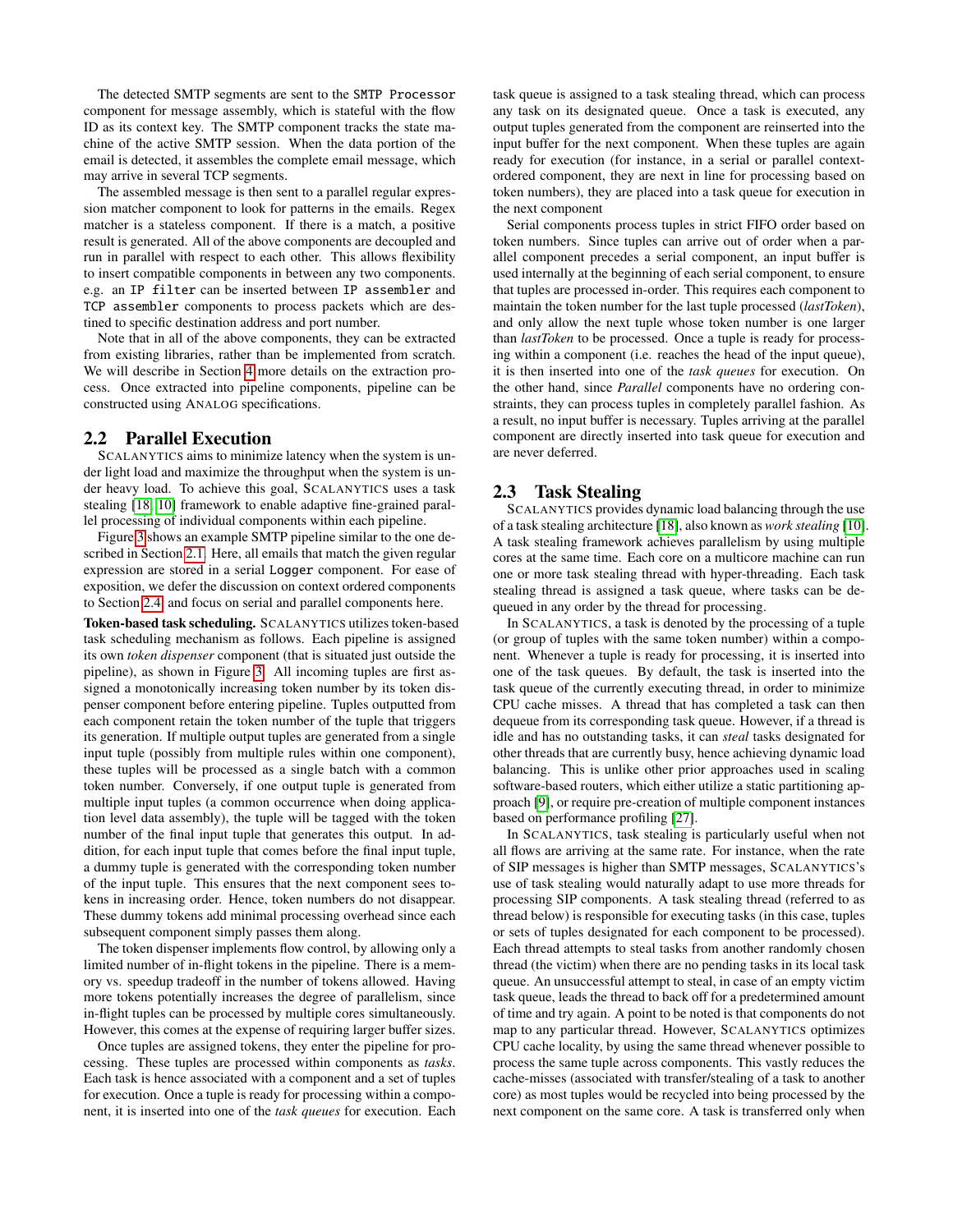

<span id="page-4-1"></span>Figure 3: SCALANYTICS's pipeline architecture showing task stealing in action.

a thread is busy processing a component and some idle thread is able to steal that task.

## <span id="page-4-2"></span>2.4 Enforcing Context-Order

Figure [4](#page-5-0) shows the internals of a parallel context-ordered component. Unlike an unordered parallel component, all tuples within this component have to be processed in a partially ordered fashion based on user-specified context key(s). The context keys can be specified when defining each component in ANALOG (Section [3\)](#page-4-0).

An *Input Buffer* is required here, in order to process event tuples in FIFO order based on their token numbers. A key difference here compared with the serial component is the use of *context keys*, where tuples from the *Input Buffer* are further divided into subbuffers, one for each key. To ensure correct ordering within each sub-buffer, a *Context Designator* is used to classify incoming tuples based on their context keys, and then insert them into their respective sub-buffers. Note that a tuple may have multiple context keys, in which case, it will be placed in multiple buffers, and dequeued for processing when it reaches the front in all its buffers. Once a tuple is ready for processing, it will be inserted into the task queue, at which point, its corresponding ANALOG execution rules becomes eligible for execution by one of the task stealing threads.

In order to ensure that outgoing tuples (corresponding to the same context key) are processed in order of their token numbers, at any point in time, only the topmost outgoing tuple from each sub-buffer is inserted into task queues. Upon executing this tuple, the next tuple from the same sub-buffer is inserted into the task queues for execution.

## <span id="page-4-0"></span>3. ANALOG LANGUAGE

Each pipeline component in SCALANYTICS is specified using the ANALOG language. We extend this language based on prior work on declarative networking [\[12\]](#page-10-2). Declarative networking enables specification of networking protocols as a set of queries in a high-level language, primarily based on Datalog [\[16\]](#page-10-12). A Datalog program is a set of *rules*, which are of the form q :- p1, p2, ...., pn. Here, q is the *head* of the rule and p1, p2, ...., pn is a set of *literals* that constitute the *body* of the rule. Literals are either *predicates* (e.g. relations or streaming tuples) with *attributes* or boolean expressions that involve function symbols (e.g. arithmetic) applied to attributes. A Datalog program is said to be recursive if a *cycle* exists through any predicate, i.e. predicate appearing in a rule's body appears in the head of the same rule. Body predicates are evaluated in a left-to-right order. Like prior declarative networking languages, we adopt the use of a location specifier attribute @ that is used to denote the location (physical network address) of each tuple. Though not an emphasis in this paper, location specifiers will make distributed extensions natural to realize in future, hence further improving the scalability of our system.

### 3.1 Components

Our ANALOG language extends traditional Datalog by allowing the specification of a processing pipeline as a linear chain of components. These components are executed in parallel to each other by the run-time, thus exhibiting pipelined parallelism. A component is essentially a set of rules, and its syntax is as follows:

component comp-name(type, context\_keys(pA1(k1, ..., kn), ..., pNn(k1, ...,kn))) { rA qA :- pA1, pA2, ..., pAn. rB qB :- pB1, pB2, ..., pBn. .. }

The component specification is labeled by the keyword component, followed by the component name, comp-name. In the component specification, type can be serial, parallel or specification, type can be serial, parallel or parallel\_context\_ordered. context\_keys(...) specifies the *context-keys* for parallel context ordered components.

To ensure deterministic behavior, we constrain the ANALOG language specification to only allow pipelines that can be represented as a linear chain of components. This technique is logically similar to *stratification* restrictions (e.g. on the use of negation operator) in Datalog [\[15\]](#page-10-13), where the next component is not executed until the previous component has completed its execution.

Within each component, a set of rules is executed to a *fixpoint*, upon the arrival of an input tuple that triggers the execution of the component. Typically, a component is triggered for execution only if the incoming tuple matches the body predicates in one of the rules. The execution of one of these rules may generate new tuples that will trigger other rules within a component. A fixpoint is reached when no new facts are derived locally, at which point, all output tuples are batched, tagged with the token number of the initial input tuple, and sent to the next component for further processing. If a newly derived or an input tuple does not invoke any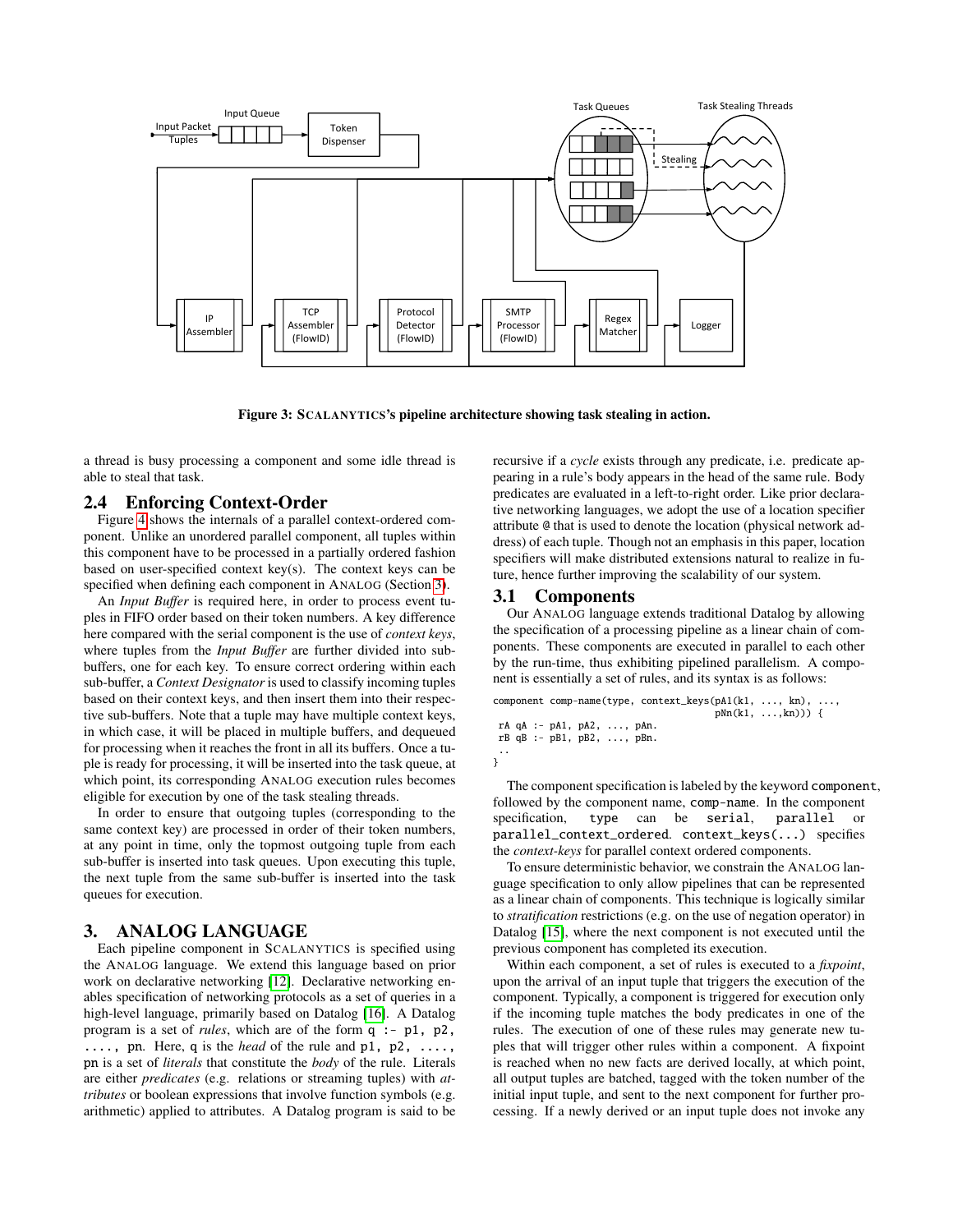

<span id="page-5-0"></span>

rule within a component, it is simply used as an output tuple of the component without any rule executions.

#### **3.2 Example Pipeline in ANALOG**

To better illustrate ANALOG language, we provide an example program of three components that corresponds to the pipeline in Figure [2.](#page-2-1)The compete ANALOG program is shown in Appendix [A.](#page-11-1) In our example, ANALOG is used as a wrapper for gluing together various components. Within each component, user-defined functions are used to invoke external libraries implementing various processing capabilities (Section [4\)](#page-6-0). These components are connected into a linear chain, since the output of one component is used as input to the next component.

```
component tcp_protocol_detector(parallel_context_order,
          context_keys(tcp_stream(5))) {
det1 detected_tcp_protocol(@N, PKT, SRC_IP, DST_IP,
                           FLOW_ID, TCP_MESSAGE, PROTOCOL) :-
        tcp_stream(@N, PKT, SRC_IP,
                    DST_IP, FLOW_ID, TCP_MESSAGE),
        PROTOCOL = f_processTCPDetector(TCP_MESSAGE, FLOW_ID).
det2 smtp_segment(@N, PKT, SRC_IP, DST_IP,
                   FLOW_ID, TCP_MESSAGE) :
        detected_tcp_protocol(@N, PKT, SRC_IP, DST_IP,
                               FLOW_ID, TCP_MESSAGE, PROTOCOL),
        PROTOCOL = "SMTP".
}
component smtp_processor(parallel_context_order,
          context_keys(smtp_segment(5))) {
smtp1 smtp_mail(@N, PKT, SRC_IP, DST_IP, FLOW_ID, MAIL) :-
        smtp_segment(@N, PKT, SRC_IP, DST_IP,
                     FLOW_ID, TCP_MESSAGE),
        MAIL = f_processSMTPSegment(TCP_MESSAGE, FLOW_ID),
        MATL !=
}
component regex_match(parallel) {
regex1 positive_match(@N, PKT, SRC_IP, DST_IP,
                       FLOW_ID, MAIL, MATCH) :-
         smtp_mail(@N, PKT, SRC_IP, DST_IP, FLOW_ID, MAIL),
MATCH = f_match(MAIL, "hello"),
        MATCH = "true".
```
tcp\_protocol\_detector and smtp\_processor are parallel

context-ordered components, since they are both declared to be of type parallel\_context\_order. The context\_keys parameter is only applicable to parallel context-ordered components. Both components are parameterized by context\_keys(tcp\_stream(5)) and context\_keys(smtp\_segment(5)) , which means that they use the 5*th* attribute (FLOW\_ID) [1](#page-0-0) of their respective tcp\_stream and smtp\_segment input tuples as their context key.

Hence, tuples carrying packets (PKT) with different FLOW\_ID are allowed to be assembled and processed in parallel. Component regex\_match on the other hand is a parallel component. The tcp\_protocol\_detector component is triggered upon the arrival of an input tcp\_stream tuple. Each input tuple carries the assembled TCP payload as its TCP\_MESSAGE attribute as well as the FLOW\_ID attribute. Upon its arrival, rule det 1 is triggered, which then results in the invocation of a protocol detection module implemented by the f\_processTCPDetector function call (which returns a PROTOCOL type, e.g. "SMTP" or "SIP").

The firing of det1 results in the generation of a detected\_tcp\_protocol tuple, which is then used to execute rule det2. The rule det2 checks if the PROTOCOL is "SMTP" and generates smtp\_segment tuple if true. Since the resulting smtp\_segment tuple does not occur in any rule body, a fixpoint is reached, and this tuple is added to the list of output tuples to be sent to the next component. When there are no tuples pending evaluation in any rules within the component, a local fixpoint is reached, and all outgoing tuples are batched and sent to the next component in the pipeline.

The output tuple tcp\_segment is then used as input to the next component, which in this case, is the smtp\_processor component (rule smtp1). The smtp\_processor component generates a smtp\_mail tuple if a mail is successfully assembled. This is then used as input to the regex\_match component, which generates a positive\_match tuple if MAIL matches the given regular expression string.

<sup>}</sup>

<sup>9&</sup>lt;sup>1</sup>The FLOW\_ID attribute is a concatenation of the source and destination IP addresses and port numbers, and used to uniquely identify a TCP or SMTP session.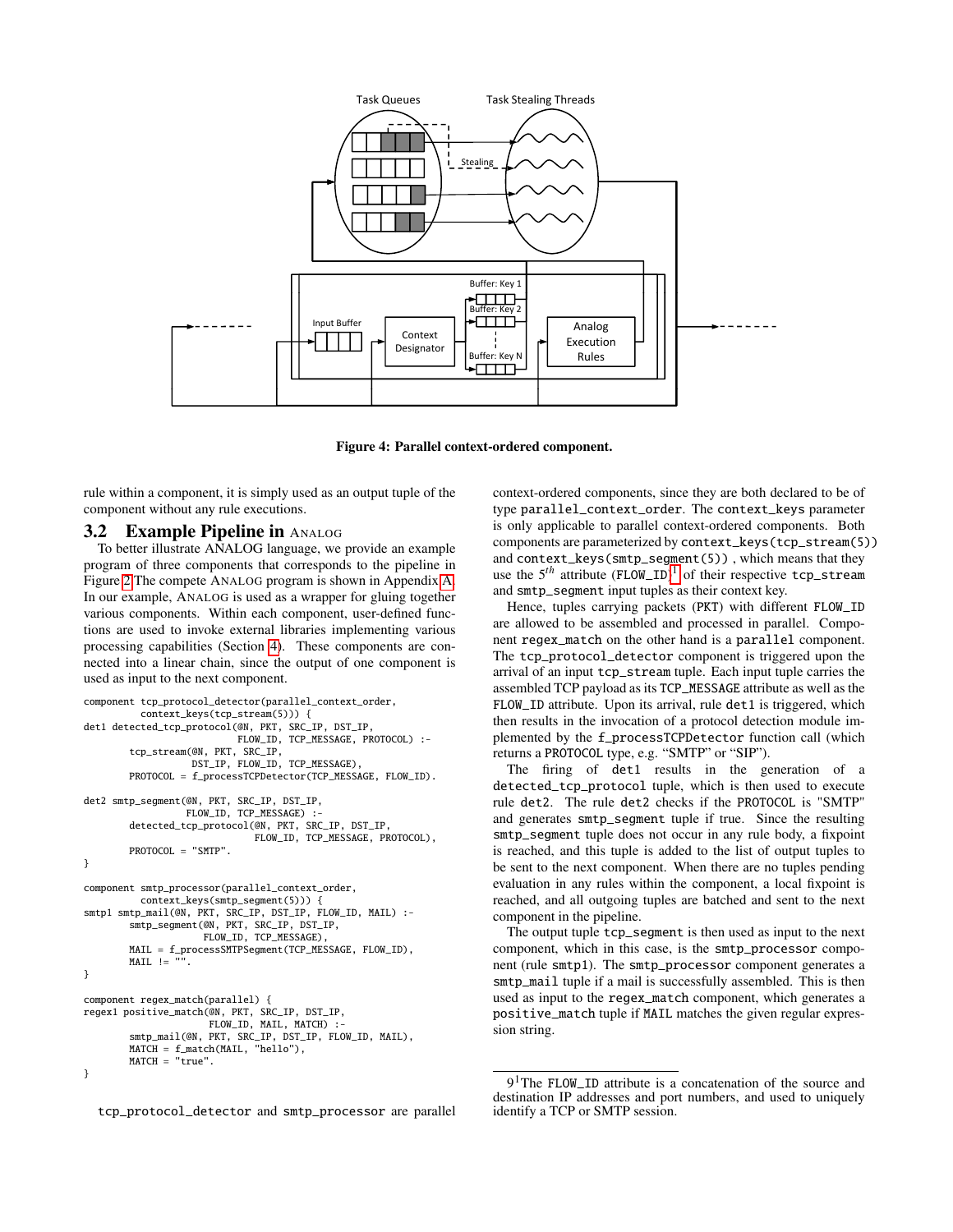## <span id="page-6-0"></span>4. IMPLEMENTATION AND USE CASES

We have developed a prototype of SCALANYTICS using the opensource RapidNet declarative networking engine [\[17\]](#page-10-9), which provides support for Click-like dataflows [\[11\]](#page-10-1) and a Datalog compiler. We have enhanced the Datalog compiler to support the ANALOG language, and implemented several dataflow pipelines in SCALANYT-ICS from ANALOG specifications.

We enhanced RapidNet's runtime engine to support the new architecture described in Section [2.](#page-1-1) The new execution model is designed and implemented to enable local fixed-point computation (i.e. rules are executed till no new facts are derived) within a component before the derived tuples are batched together and sent to the next component in pipeline. The runtime engine is enhanced through task stealing framework (i.e. the task queues and task stealing threads) described in Section [2.2](#page-3-0) using Intel's Threading Building Blocks (TBB) library [\[18\]](#page-10-8). Using TBB as a basis, we are able to implement SCALANYTICS's serial and parallel components. To enable parallel context-ordered components, we implemented a new feature called *context-filter*. Briefly, the context-filter allows us to create sub-buffers (Figure [4\)](#page-5-0) keyed using context key. This ensures strict ordering of tuples that share the same context key but allows parallel processing of tuples across multiple contexts.

In the rest of this section, we briefly present four example dataflow pipelines that highlight different uses of SCALANYTICS. In all cases, these pipelines are assembled from reusable components that are implemented from existing legacy code.

### <span id="page-6-1"></span>4.1 SMTP Analysis Pipeline

In our first use case, we implemented the SMTP analysis pipeline as shown in Figure [2.](#page-2-1) The detailed specification of the pipeline in ANALOG is in Appendix [A.](#page-11-1) The entire pipeline requires only 7 rules in 6 components (including the initial Packet Capture). The IP Assembler and TCP Assembler components are adapted from libnids [\[26\]](#page-10-14) source code, which in itself is derived from the Linux kernel's TCP/IP stack code.

For the purpose of this project, libnids code is unusable directly as it is designed for single threaded use. The libnid's IP and TCP stacks are decoupled from each other and made thread-safe by adding locks to their internal tables. The locks are added to protect the lookup and insertion of stateful structures in hash tables (e.g. flow table). The context-filter extensions to TBB guarantees safe access to these structures based on TCP flow ID, and thus no finegrained locks are added. Also, we have made modifications to hashing scheme used by TCP stack so as to map client to server and server to client packets to the same hash bucket. This change allows us to use a single, unique flow ID for identifying TCP packets flowing in either direction. Our changes enable libnids's IP stack to run in completely parallel and the TCP stack to run in parallel context-ordered mode. It takes us just a couple of days to make these changes to the code.

The SMTP Processor component is adapted from the SMTP analysis code from Bro IDS [\[14,](#page-10-10) [1\]](#page-10-15). It outputs each assembled email on observing end of DATA for each SMTP session. The assembled email will be used by Regex Matcher to search for the given regular expression.

All in all, it takes us a few days to port existing legacy implementations into components usable by our SMTP analysis pipeline. Note that this is a one-time effort, as these components are reusable for other pipelines.

## <span id="page-6-2"></span>4.2 SMTP Spam Detector Pipeline

In our second use case, we improved upon the basic SMTP analysis pipeline shown above. Rather than do a generic regular expression match on the email body, we instead added a spam detector module that allows us to filter out unwanted emails. Figure [5](#page-7-0) shows the entire pipeline. We reuse earlier components for assembling SMTP messages from incoming traffic. The assembled emails are then classified into spam or regular emails, using a Naïve Bayes Text Classifier component. This pipeline requires only 7 rules in 6 components.

*Naïve Bayes classification* is a well-known machine learning algorithm for performing efficient text classification [\[19\]](#page-10-3). The classifier is first trained offline, in our case, using pre-existing emails that have previously been identified as spams. Our Naïve Bayes Text Classifier is a generic implementation of the naïve Bayes classification algorithm tailored for text input. The component first tokenizes each incoming text document into individual words. Each input word is then tagged with a number indicating its probability of being a keyword for spam data. This probability is derived from the offline training phase. The classifier then computes a final value from all the input word probabilities, to make a final decision on whether the input text is classified as spam.

Note that this component is implemented in a generic fashion, and can be reused for any other forms of text classification that uses the naïve Bayes classification technique. It is also embarrassingly parallel, meaning that one can implement the classifier as a parallel component within SCALANYTICS.

## <span id="page-6-3"></span>4.3 SIP Analysis Pipeline

Our third use case is a pipeline that performs VoIP traffic analysis. Figure [6](#page-7-1) shows a pipeline that implements an interception of VoIP traffic by monitoring setup and tear-down of VoIP calls based on Session Initiation Protocol. This pipeline reuses the IP Assembler component used in our previous example. The entire pipeline requires 7 rules in 5 components. The detailed ANALOG pipeline specification is provided in Appendix [B.](#page-11-2)

In the pipeline, SIP protocol processing is composed of SIP Parser and SIP Transaction Processor components. The SIP Parser component parses the header of each SIP call to extract out relevant information from the call, such as the CallID. This information is then used by the SIP Transaction Processor component to track the state of the SIP call. This is a stateful component, since it needs to maintain the state machine corresponding to the SIP session. These two components are extracted from existing implementations of the GNU oSIP library [\[2\]](#page-10-16), which provides interface for controlling SIP based sessions.

Once the setup or tear-down of a SIP session is detected, this information can be used by other components for further processing. For example, we can add a filter (either by CallID or user) to identify VoIP data streams of interests, and then record the VoIP data stream of these selected calls using a RTP stream interceptor component.

## <span id="page-6-4"></span>4.4 DoS Attack Detection Pipeline

Our last use case implements a Denial of Service (DoS) attack detection [\[13\]](#page-10-5) using support vector machines (SVM) [\[5\]](#page-10-6), a popular algorithm used in machine learning for data classification. Figure [7](#page-8-0) shows the pipeline, which reuses earlier components for packet capture, IP and TCP assembly. The Feature Extractor component extracts out features for each assembled TCP flow, which are then used by the SVM Classifier to detect potentially malicious flows that exhibit DoS behavior. The complete ANALOG specification (in Appendix [C\)](#page-11-3) contains 5 rules in 4 components.

The SVM Classifier is implemented using libsvm [\[5\]](#page-10-6), a publicly available SVM implementation. It is written as a component that can be used for other types of traffic analysis beyond our use case. The classifier is first trained using existing traces, a subset of which are tagged as malicious. The classifier depends on fea-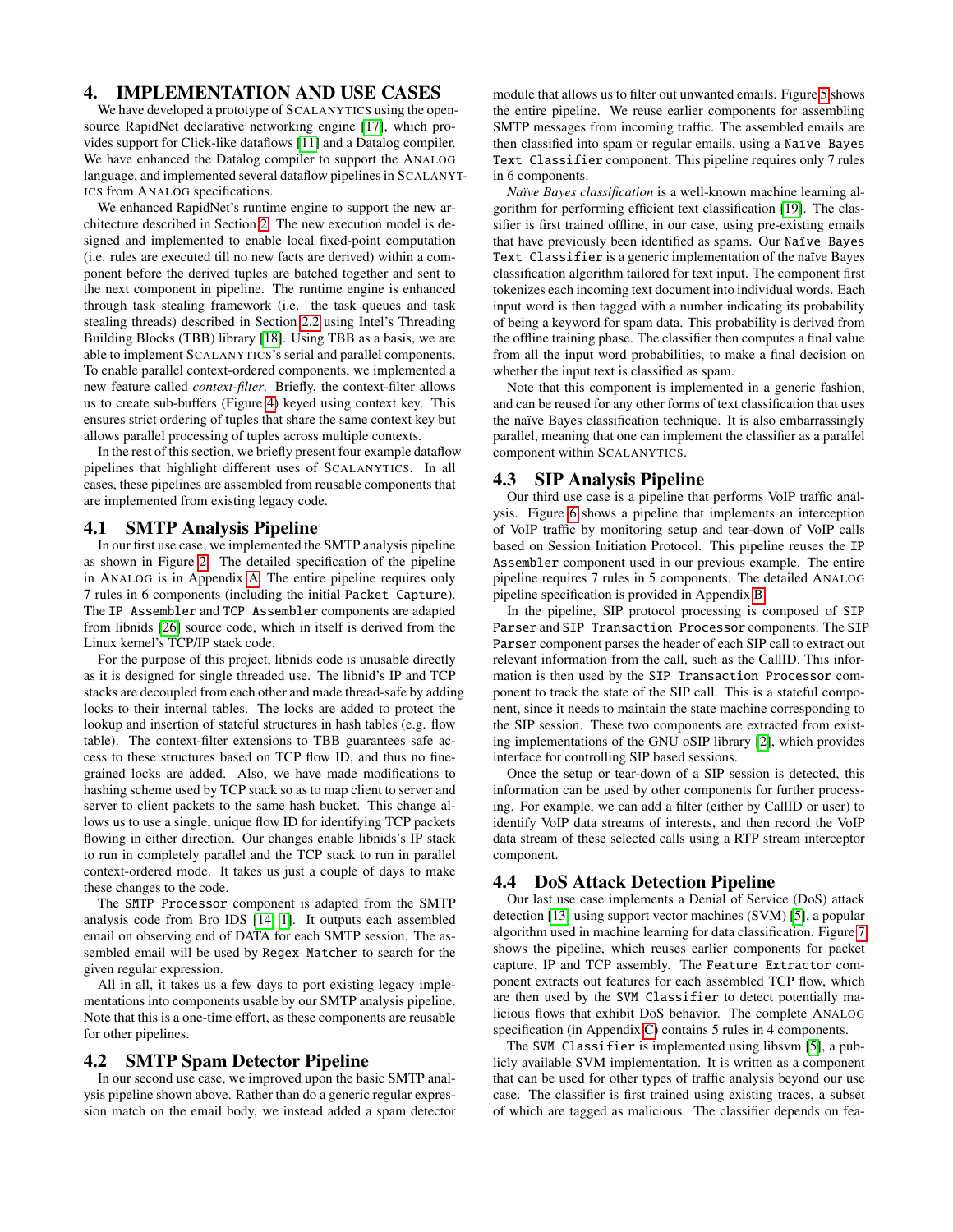

<span id="page-7-1"></span>TCP' Figure 6: SIP call traffic interception pipeline. Tasks queues and task stealing threads are omitted for brevity.

tures extracted from each TCP flow for determining whether the flow is malicious. This is achieved using the Feature Extractor component that maintains features useful for separating malicious from normal TCP flows, such as connection duration, bytes/packets transferred, number of connections in the recent 1 minute to this same port number or IP address. Note that the last feature requires maintaining a global ordered list of TCP connections that is updated by all threads, which potentially limits the scalability of Feature Extractor component. We will revisit this issue in [5.2](#page-7-2)

## 5. EVALUATION

We perform an experimental evaluation to study SCALANYT-ICS's performance characteristics in extracting fine-grained parallelism. We also validate its capability to correctly implement the packet processing functionality specified in the ANALOG programs.

Our experiments are carried out on a HP ProLiant BL420c machine, that has dual-socket processors. Each processor is an Intel Xeon E5-2450 with 8 cores. In total, the machine has 16 cores, and with hyper-threading support on each core. Each core has a 2 MB L2 cache, and each processor includes a 20 MB L3 cache. The total memory size is 24 GB.

## <span id="page-7-3"></span>5.1 Experimental Setup

Given 16 cores and support for hyper-threading, all experiments are carried out with up to 32 threads. All experimental results are averaged across 5 runs. Our experiments consist of benchmarking the 4 pipelines described in Section [4.](#page-6-0)

- **SMTP analysis (Section [4.1\)](#page-6-1)**. As input to this pipeline, we use a packet trace that contains transmission traffic of 50,000 emails with an average size of 150 KB. In this experiment, we assemble and match emails with a simple regular expression, and validate that SCALANYTICS is able to filter out all such emails. This experiment allows us to explore system's throughput when the workload is composed of large packets. (SMTP)
- SMTP Spam Detector (Section [4.2\)](#page-6-2). In this experiment, the input data contains of SMTP traffic traces generated by replaying emails from the *SpamAssassin* dataset [\[23\]](#page-10-17). This dataset includes 2155 (3160) emails tagged as spam (non-spam). Each email averages 6.7KB in size. By comparing directly to the original tagged dataset, we observe that our spam detector achieves high accuracy with only 0.3% false positive rate and 4.7% false negative rate in classifying SpamAssassin dataset. (SPAM)
- SIP analysis (Section [4.3\)](#page-6-3). As input, we use a trace file that contains 100,000 SIP sessions, which is generated using SIPp traffic generator [\[21\]](#page-10-18). Our analysis pipeline is able to correctly recognize the setup and tear-down of all SIP sessions, decode

<span id="page-7-0"></span>and record related information, including duration and URI of each session. (SIP)

• DoS attack detection (Section [4.4\)](#page-6-4). Our final experiment involves the DoS attack traffic. The SVM model used in the pipeline is trained offline using DARPA intrusion detection dataset [\[8\]](#page-10-7), which contains traces that have been tagged with one of 155 different DoS attacks. We use 5 weeks of traffic traces consisting of 825K TCP connections for training purposes. To validate the model and pipeline, we instantiate the model into the SVM Classifier component, and inject 2 weeks of traffic traces into the pipeline. The 2 weeks of traces contain 810K connections, of which 371K are tagged as malicious. Our DoS detection pipeline achieves 95.85% accuracy on 371 thousand attack connections and 99.75% accuracy on 439 thousand non-attack connections. Note the false-positive rate is only 0.25%, which makes the system very useful for deployment in practice. (DOS)

For each pipeline, we execute two load scenarios. Under the *heavy* load scenario, we replay a PCAP file to generate the maximum amount of traffic that can be handled by our pipelines. This saturates our pipelines, maximizes the queueing delays between components, and allows us to explore the limits of our system in terms of its throughput and speedup. Under the *light* load scenario, we rate limit our input traces at 5 Mbps. This allows us to measure response time when the system is not experiencing heavy queueing delays. The response time is hence dominated by just the processing overhead of each component.

In all our experiments, we set the maximum number of in-flight tokens for each pipeline to 1000. We observe that the throughput does not increase significantly beyond 1000 tokens. In addition, the system is able to maintain a reasonably small resident memory footprint.

## <span id="page-7-2"></span>5.2 Speedup and Throughput

Figure [8](#page-8-1) shows the speedup, and Figures [9](#page-8-2)[-12](#page-8-3) show the throughput achieved for all pipelines, as the number of threads increases from 1 to 32. Here, we subject all pipelines to the heavy load scenario. The speedup is then compared with the best uniprocessor implementation of each dataflow pipeline, without the added overhead of TBBs. The error bars in Figures [9-](#page-8-2)[12](#page-8-3) show the standard deviation obtained across 5 experimental runs.

We make the following observations. First, as the number of threads increases (and hence more cores are utilized), the maximum speedup ranges from 9.0×-11.4× for *SMTP*, *SPAM*, and *SIP*. We observe that linear speedup is not achievable, given that our pipelines have serial as well as parallel context-ordered components, and hence are not embarrassingly parallel. Nevertheless, SCALANYTICS provides a significant speedup over the uniprocessor performance.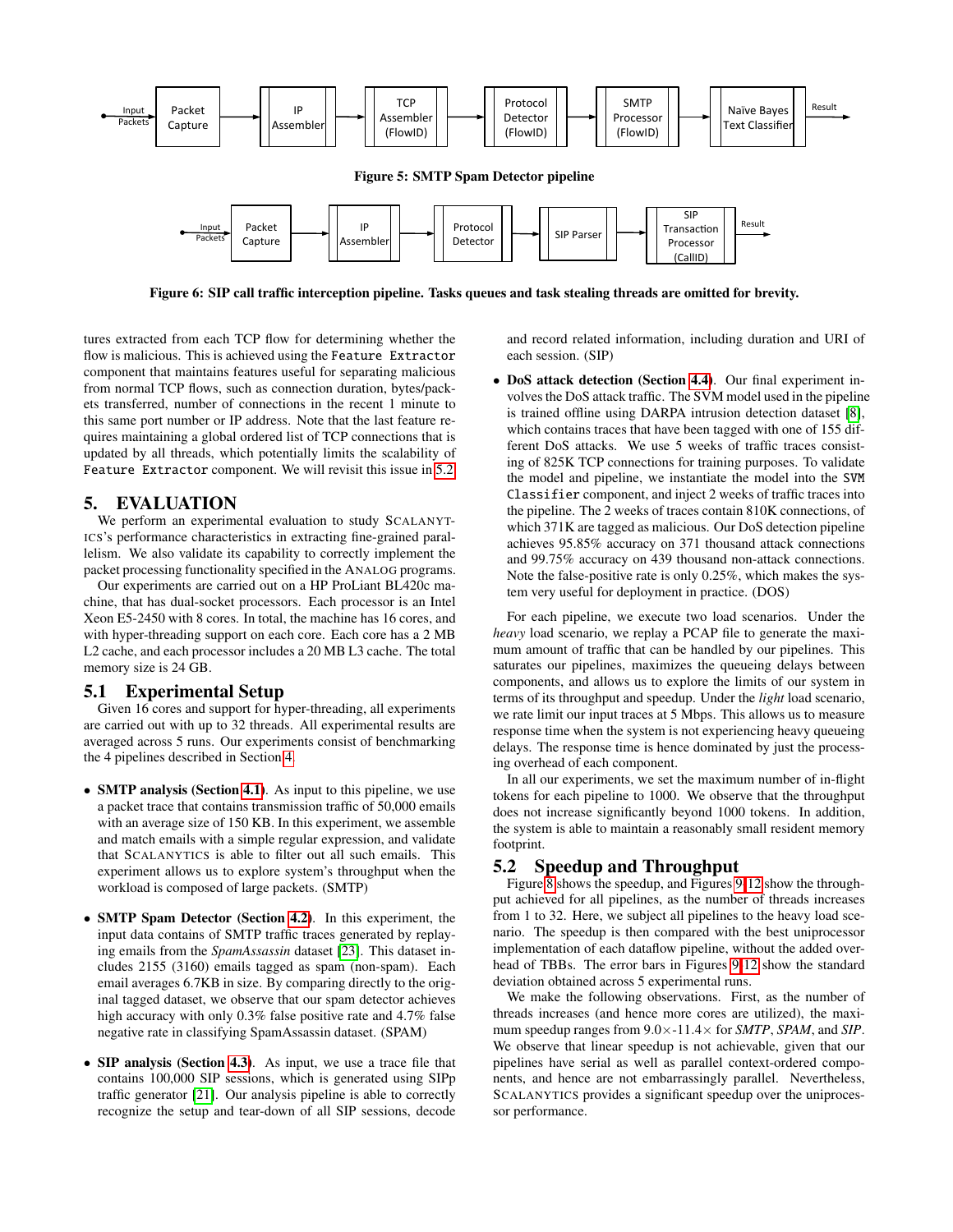

Figure 7: DoS attack detection pipeline

(FlowID)'





<span id="page-8-2"></span>Figure 9: SMTP Analysis Throughput (Mbps).

Figure 10: Spam Filter Throughput (Mbps).

<span id="page-8-0"></span>

Figure 11: SIP Analysis Throughput (Mbps).

<span id="page-8-3"></span>Figure 12: DoS Attack Detection Throughput (Mbps).

Naïve'Bayes'

switch "for free" without involving any heavy-weight kernel operations. In principle, this allows us to parallelize up to 32 threads. We observe that hyper-threading is indeed useful at increasing system throughput in all of our experiments, in particularly the SMTP pipelines that are data-intensive. Pipelines such as *SMTP* benefit more from hyper-threading, given that there is a larger likelihood of L2 cache misses due to the larger payloads and emails assembled. For example, at 28 threads, using the Intel VTune [\[3\]](#page-10-19) profiler, we observe that on average, the *SMTP* workload incurs 2×-2.5× the number of L2 cache misses as compared to the other pipelines that are processing smaller payloads. When a L2 cache miss occurs, hyper-threading allows another

thread to execute a new task, while the previously executing thread yields the processor to perform out-of-core memory operations. However, beyond 28 threads, we observe that the use of hyperthreading actually backfires due to spin lock contention on the TBB queues by threads running on the same core. Note that such TBB locking contention is not an issue when the number of threads is the same as the number of cores, given that each TBB task stealer owns its own processing core.

Bro comparison. As a basis for comparison, we compare our SMTP analysis throughput against that of the Bro IDS [\[14\]](#page-10-10). This allows us to sanity check that SCALANYTICS indeed can outperform an existing Bro deployment on a single core. We use Bro 2.0 [\[1\]](#page-10-15), and its existing protocol decoder and SMTP module. We configure Bro to use its existing regular expression pattern search operation over the emails. The pattern search operation is similar to our SMTP pipeline. We observe that for the SMTP analysis pipeline, Bro achieves a throughput of 140 Mbps (109 emails/s). Compared to our highest throughput numbers (*SMTP*) in Table [1,](#page-9-0) SCALANYTICS shows a  $13.5\times$  improvements in throughput over Bro. We note that while one can naively scale Bro by running multiple independent instances on a single machine, this approach does not easily support stateful analysis for any of our four applications, since these Bro instances would not be coordinated.

## 5.3 Latency

Table [2](#page-9-1) shows the average per-tuple latency for all pipelines. In addition to the heavy load, we also contrast each pipeline execution to a light load scenario, as described in our experimental setup (Section [5.1\)](#page-7-3). In the table, *Latency* shows the per-tuple latency (in ms), averaged across all tuples that traverse each pipeline.

We further broken down this latency number into the follow-



<span id="page-8-1"></span>Figure 8: Speedup

The maximum speedup (3.8×) obtained by *DoS* pales in comparison with that of other pipelines. This is because our Feature Extractor component in the *DoS* pipeline maintains a global list of all TCP connections within a specified time window. This list is continuously updated for each incoming packet, hence slowing down the entire pipeline.

Table [1](#page-9-0) shows the performance statistics for each pipeline execution, under the setting where throughput is maximized for a given number of threads. We observe that the throughput of *SMTP* is as high as 1.89 Gbps (1474 emails per second). The resident memory footprint across all pipelines is below 310 MB, well within the physical memory capacity of the machine. We further observe that dynamic load balancing via task stealing is actively used by our system. On average, between 15.4% and 35.5% of tasks are stolen by idle threads.

To explore the limits of our system, we further experiment with larger number of threads beyond 16 (number of cores). Our Intel processor supports *hyper-threading*, in which two simultaneous execution threads can be maintained by each core sharing the same execution resources. This allows two threads to essentially context-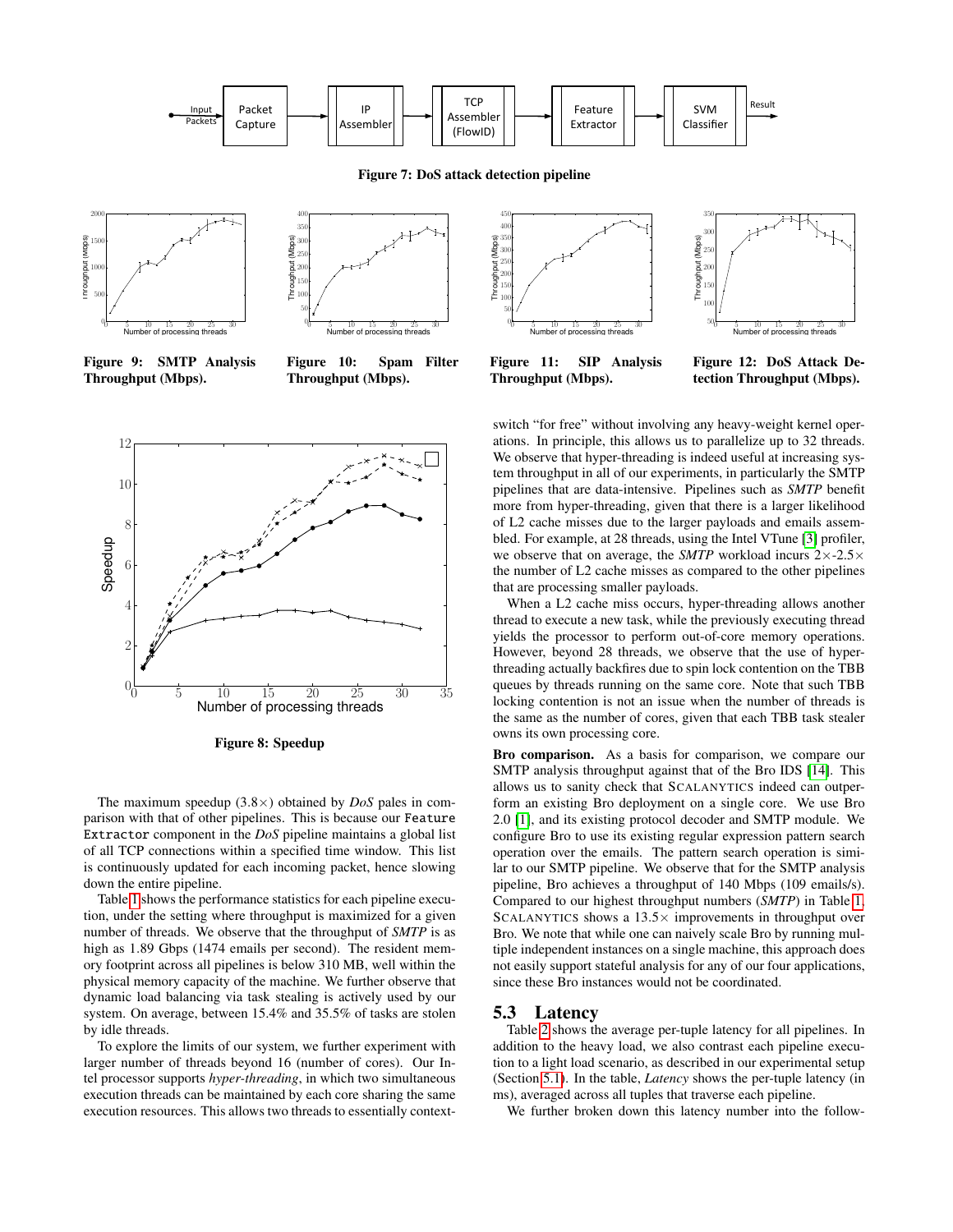| Pipeline    | <b>Threads</b> | <b>Speedup</b> | <b>Throughput</b>                    | Packets/s           | <b>Memory</b> | % TBB steal |
|-------------|----------------|----------------|--------------------------------------|---------------------|---------------|-------------|
| <b>SMTP</b> | 28             | 11.4           | 1892 Mbps (1474 emails/s)            | $6.2\times10^{4}$   | 310MB         | $15.4\%$    |
| <b>SPAM</b> | 28             | 11.0           | $347$ Mbps $(4842 \text{ emails/s})$ | $1.2 \times 10^{5}$ | 255MB         | $20.2\%$    |
| <b>SIP</b>  | 28             | 9.0            | $419$ Mbps $(19200$ sessions/s)      | $1.2 \times 10^{5}$ | 204MB         | 24.8%       |
| DoS         | 18             | 3.8            | 337 Mbps (1632 flows/s)              | $1.7 \times 10^{6}$ | 195MB         | $35.5\%$    |

<span id="page-9-0"></span>Table 1: Summary of performance statistics for each pipeline execution with the number of threads where throughput is maximized.

| <b>Pipeline</b> | Workload | Latency (ms) | Queueing time (ms) | Processing time (ms) |
|-----------------|----------|--------------|--------------------|----------------------|
| <b>SMTP</b>     | Heavy    | 6.036        | 5.227              | 0.809                |
|                 | Light    | 2.338        | 1.398              | 0.940                |
| <b>SPAM</b>     | Heavy    | 5.000        | 3.320              | 1.680                |
|                 | Light    | 1.960        | 0.275              | 1.685                |
| <b>SIP</b>      | Heavy    | 0.451        | 0.246              | 0.205                |
|                 | Light    | 0.236        | 0.022              | 0.214                |
| <b>DoS</b>      | Heavy    | 0.520        | 0.425              | 0.095                |
|                 | Light    | 0.114        | 0.018              | 0.096                |

<span id="page-9-1"></span>Table 2: Average per-tuple latency (ms) for each pipeline under the heavy and light load scenarios.

ing components: (1) *Queueing* corresponds to the time each tuple spends in the input buffer of each component; and (2) *Processing* is the actual time spent by each tuple within each component execution.

We observe that under the heavy load scenario, when SCALANYT-ICS utilizes all cores at or close to 100% for maximum throughput, each tuple incurs on average 0.5 to 6 ms latency across all pipelines. As expected, queueing time dominates the overall latency. Under the light load scenario where queueing time is not a factor, per-tuple latency is modest, requiring only 0.1 to 2.3 ms. Each component typically requires only a fraction of a millisecond to complete execution, demonstrating the overall efficiency of SCALANYTICS. We further observe that for pipelines that are less data intensive (such as SIP and DoS), the per-tuple latency is below 0.5 ms for both heavy and light load scenario.

## 5.4 Summary of Results

.

Overall, our SCALANYTICS system is able to implement the SMTP, SPAM, SIP and DoS detection pipelines efficiently. Moreover, SCALANYTICS is able to leverage up to 16 processing cores to achieve speedup ranging from  $9.0 \times$  to  $11.4 \times$ . Large emails can be processed within 6 ms even under heavy load, at a rate of 1474 emails per second (or 1.89 Gbps) on an inexpensive commodity multi-core machine. Our SMTP analysis throughput outperforms the Bro IDS by up to  $13.5\times$ . Spam filter assembles and classifies incoming emails at a rate of 4842 emails per second (or 347 Mbps). SIP traffic is similarly identified and analyzed at a rate of 19,200 SIP calls per second. In the DoS dataflow pipeline, 1632 TCP flows are analyzed per second, and our SVM component exhibits high accuracy on the DARPA dataset. In all our experiments, under the light load scenarios, the per-tuple latency within the pipeline is less than 2.3 ms, and the resident memory footprint of SCALANYTICS is modest (reaching 310 MB for *SMTP*).

## 6. RELATED WORK

The component-based framework that SCALANYTICS uses is similar to that of the approach taken by Click [\[11\]](#page-10-1). We have enhanced Click's dataflow framework to incorporate support for fine-grained parallelism. Our ANALOG language has its root in declarative networking [\[12\]](#page-10-2), which aims to provide a compact domain specific language for implementing network routing protocols. We have extended the original declarative networking language with constructs for specifying and gluing components, as well as invoking existing libraries through the use of user-defined functions. Moreover, our task-stealing framework can be used for executing Datalog programs in parallel, hence exploiting multicore processing capabilities.

Multi-core software router platforms such as RouteBricks [\[9\]](#page-10-0) similarly leverage multiple processing cores within a cluster environment to scale up packet processing. However, these systems are typically geared towards stateless processing, such as packet forwarding, packet classification, IPSec etc. at the network layer, and are ill-suited for sophisticated workloads such as SPAM and SIP analysis. *Pipeline-parallelism* approaches taken by [\[27,](#page-11-0) [6\]](#page-10-20) provide fine-grained parallelism when processing a packet. However, these approaches require run-time system profiling and periodic load-balancing across cores, which is expensive and also susceptible to inaccuracy. Through our use of a task-stealing approach, we are able to achieve dynamic load-balancing and fine-grained parallelism without requiring explicit runtime profiling.

Prior work on multi-core Snort [\[7\]](#page-10-21) are unable to support stateful processing. Hence, these systems would not be able to support any of our use cases. Gnort [\[24\]](#page-10-22) uses GPUs for parallelizing packet analysis. However, their approach is only suited for embarrassingly parallel applications, e.g. pattern matching, and is not suited for processing stateful flows. Moreover, the restricted execution model of GPUs (which requires all cores to run the same instructions under the SIMD architecture) limits the flexibility of their system in allowing different cores to perform different processing tasks simultaneously. A recent work[\[25\]](#page-10-23) uses a hybrid CPU/GPU approach, where GPUs are again limited to embarrassingly parallel pattern matching, while stateful operations are serialized on CPUs on a per-flow basis. This approach lacks the flexibility provided by SCALANYTICS, where pipelines involving a combination of serial, embarrassingly parallel, and parallel context-ordered components can be easily specified. The underlying system automatically load-balances and parallelizes the pipelines, while respecting the semantics of different component types.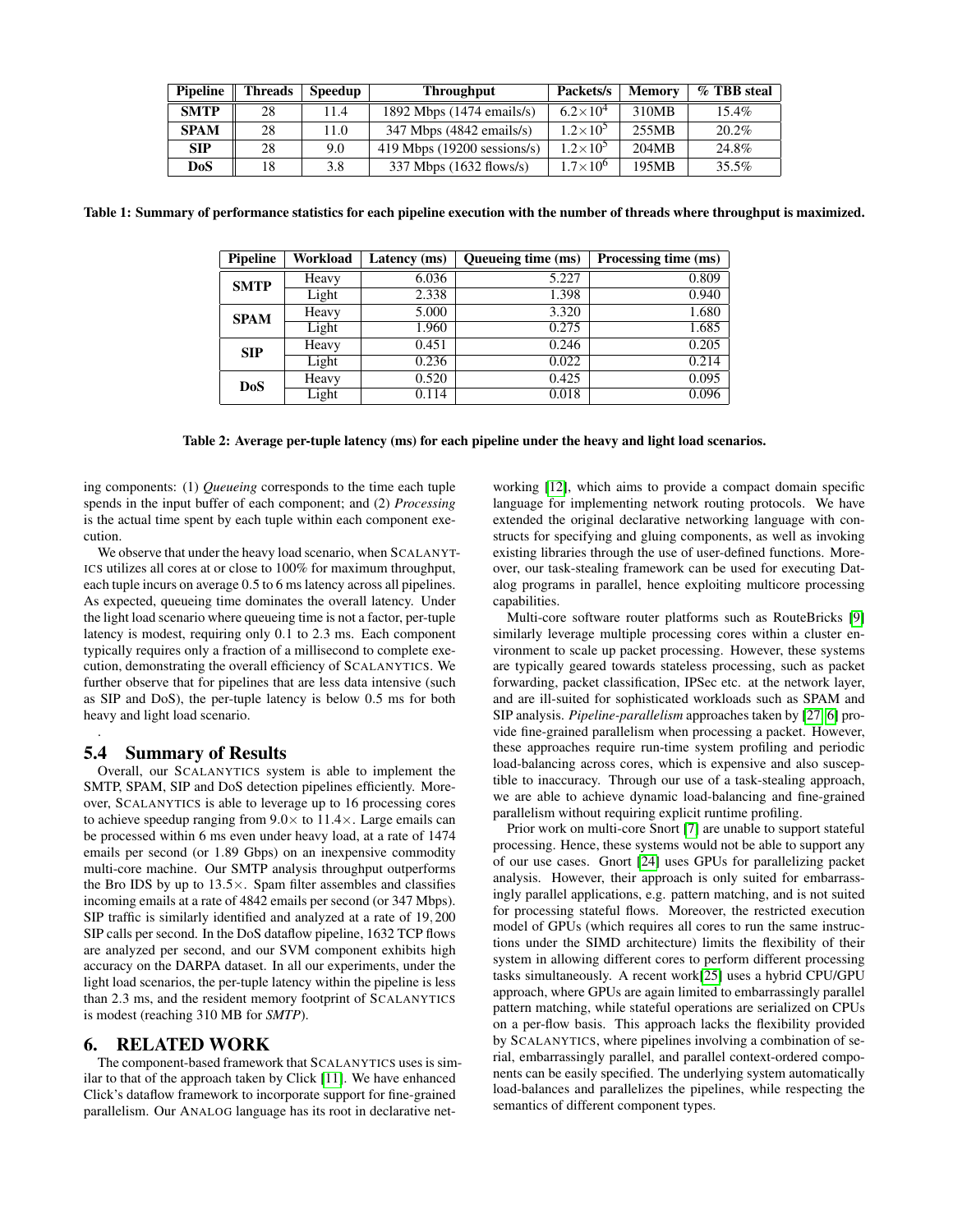Sommer *et al.* [\[22\]](#page-10-24) proposed a parallelization strategy for Bro. However, the evaluation of this system appears preliminary: most of the results are presented in simulation, and the actual evaluation is smaller in scale compared to our paper (both in scale and use cases). In terms of the execution model, Sommer et al. does a static partitioning of flows across threads, an approach that may result in load imbalance across cores. Scalanytics avoids such load imbalance issues through the use of the task stealing framework, where each task represents an execution instance of a tuple within a component

A key contribution of SCALANYTICS is to provide a programming platform that allows us to assemble component modules out of existing packet analysis platforms for parallel execution, as we have demonstrated in Section [4.](#page-6-0) We note that intrusion detection systems (IDS) such as Bro and Snort achieves only a subset of the functionality provided by Scalanytics. SCALANYTICS enables traffic analytics to be customized and parallelized, and has applications beyond IDS, for instance, allowing machine-learning based classification of application-layer content at the network layer, performing spam email detection, measuring VoIP usage statistics so as to customize traffic shaping policies, etc.

## 7. CONCLUSION

This paper presents the design and implementation of SCALANYT-ICS, a scalable packet processing platform that supports (1) stateful application-layer traffic analytics, (2) high degrees of configuration through reusable components in a dataflow framework and a highlevel declarative configuration language, and (3) parallelism and automatic load-balancing through the use of a task-stealing framework integrated into a declarative networking engine. We have developed a prototype of SCALANYTICS, and our evaluations demonstrate its scalability as well as functionality. As ongoing work, we are enhancing our language and runtime system to enable directed acyclic graphs beyond linear pipelines. We are integrating our system with existing software-defined networking platforms such as OpenFlow [\[4\]](#page-10-25), so that the analysis output from SCALANYTICS can be used to actuate flows in the network. We are also working towards a distributed implementation that allows pipelines to be constructed across components running on different machines.

Acknowledgements. This project is supported in part by NSF grants IIS-0812270, CAREER CNS-0845552, DARPA SAFER award N66001-C-4020, and a AFOSR Young Investigator Award FA9550- 12-1-0327.

## 8. REFERENCES

- <span id="page-10-15"></span>[1] Bro Intrusion Detection System. <http://bro-ids.org>.
- <span id="page-10-16"></span>[2] GNU oSIP library. <http://www.gnu.org/software/osip>.
- <span id="page-10-19"></span>[3] Intel VTune Amplifier XE 2013. [http://software.](http://software.intel.com/en-us/intel-vtune-amplifier-xe/) [intel.com/en-us/intel-vtune-amplifier-xe/](http://software.intel.com/en-us/intel-vtune-amplifier-xe/).
- <span id="page-10-25"></span>[4] OpenFlow. <http://www.openflow.org/>.
- <span id="page-10-6"></span>[5] CHANG, C.-C., AND LIN, C.-J. LIBSVM: A library for support vector machines. *ACM Transactions on Intelligent Systems and Technology 2* (2011), 27:1–27:27. Software available at
	- <http://www.csie.ntu.edu.tw/~cjlin/libsvm>.
- <span id="page-10-20"></span>[6] CHEN, B., AND MORRIS, R. Flexible control of parallelism in a multiprocessor pc router. In *USENIX ATC* (2001).
- <span id="page-10-21"></span>[7] CHEN, X., WU, Y., XU, L., XUE, Y., AND LI, J. Para-snort: A multi-thread snort on multi-core ia platform. *Proceedings of Parallel and Distributed Computing and Systems (PDCS)* (2009).
- <span id="page-10-7"></span>[8] DARPA INTRUSION DETECTION DATASET. [http://www.ll.mit.edu/mission/communications/](http://www.ll.mit.edu/mission/communications/ist/corpora/ideval/data/index.html) [ist/corpora/ideval/data/index.html](http://www.ll.mit.edu/mission/communications/ist/corpora/ideval/data/index.html).
- <span id="page-10-0"></span>[9] DOBRESCU, M., EGI, N., ARGYRAKI, K., CHUN, B.-G., FALL, K., ET AL. RouteBricks: Exploiting Parallelism To Scale Software Routers. In *SOSP* (2009).
- <span id="page-10-11"></span>[10] FRIGO, M., LEISERSON, C. E., AND RANDALL, K. H. The Implementation of the Cilk-5 Multithreaded Language. In *PLDI* (1998).
- <span id="page-10-1"></span>[11] KOHLER, E., MORRIS, R., CHEN, B., JANNOTTI, J., AND KAASHOEK, M. F. The Click Modular Router. *ACM Trans. Comput. Syst.* (Aug. 2000).
- <span id="page-10-2"></span>[12] LOO, B. T., CONDIE, T., GAROFALAKIS, M., GAY, D. E., HELLERSTEIN, J. M., MANIATIS, P., RAMAKRISHNAN, R., ROSCOE, T., AND STOICA, I. Declarative Networking. *CACM* (2009).
- <span id="page-10-5"></span>[13] MUKKAMALA, S., AND SUNG, A. H. Detecting Denial of Service Attacks Using Support Vector Machines. In *IEEE International Conference on Fuzzy Systems (IEEE FUZZ)* (2003).
- <span id="page-10-10"></span>[14] PAXSON, V. Bro: a System for Detecting Network Intruders in Real-Time. *Computer Networks 31*, 23-24 (1999), 2435–2463.
- <span id="page-10-13"></span>[15] PRZYMUSINSKI, T. C. *On the declarative semantics of deductive databases and logic programs*. Morgan Kaufmann Publishers Inc., San Francisco, CA, USA, 1988, pp. 193–216.
- <span id="page-10-12"></span>[16] RAMAKRISHNAN, R., AND ULLMAN, J. D. A survey of research on deductive database systems. *Journal of Logic Programming 23* (1993), 125–149.
- <span id="page-10-9"></span>[17] RAPIDNET: A DECLARATIVE TOOLKIT FOR RAPID NETWORK SIMULATION AND EXPERIMENTATION. <http://netdb.cis.upenn.edu/rapidnet/>.
- <span id="page-10-8"></span>[18] REINDERS, J. Intel Thread Building Blocks. In *OReilly Associates* (2007).
- <span id="page-10-3"></span>[19] SAHAMI, M., DUMAIS, S., HECKERMAN, D., AND HORVITZ, E. A bayesian approach to filtering junk e-mail. In *Learning for Text Categorization: Papers from the 1998 workshop* (1998), vol. 62, Madison, Wisconsin: AAAI Technical Report WS-98-05, pp. 98–105.
- <span id="page-10-4"></span>[20] SIP: SESSION INITIATION PROTOCOL. <http://www.ietf.org/rfc/rfc3261.txt>.
- <span id="page-10-18"></span>[21] SIPP OPEN SOURCE TEST TOOL / TRAFFIC GENERATOR FOR THE SIP PROTOCOL. <http://sipp.sourceforge.net/>.
- <span id="page-10-24"></span>[22] SOMMER, R., PAXSON, V., AND WEAVER, N. An architecture for exploiting multi-core processors to parallelize network intrusion prevention. *Concurrency and Computation: Practice and Experience* (2009).
- <span id="page-10-17"></span>[23] SPAMASSASSIN DATASET. <http://spamassassin.apache.org/publiccorpus>.
- <span id="page-10-22"></span>[24] VASILIADIS, G., ANTONATOS, S., POLYCHRONAKIS, M., MARKATOS, E. P., AND IOANNIDIS, S. Gnort: High Performance Network Intrusion Detection Using Graphics Processors. In *RAID* (2008).
- <span id="page-10-23"></span>[25] VASILIADIS, G., POLYCHRONAKIS, M., AND IOANNIDIS, S. Midea: a multi-parallel intrusion detection architecture. In *Proceedings of the 18th ACM conference on Computer and communications security* (New York, NY, USA, 2011), CCS '11, ACM, pp. 297–308.
- <span id="page-10-14"></span>[26] WOJTCZUK, R. <http://libnids.sourceforge.net/>.